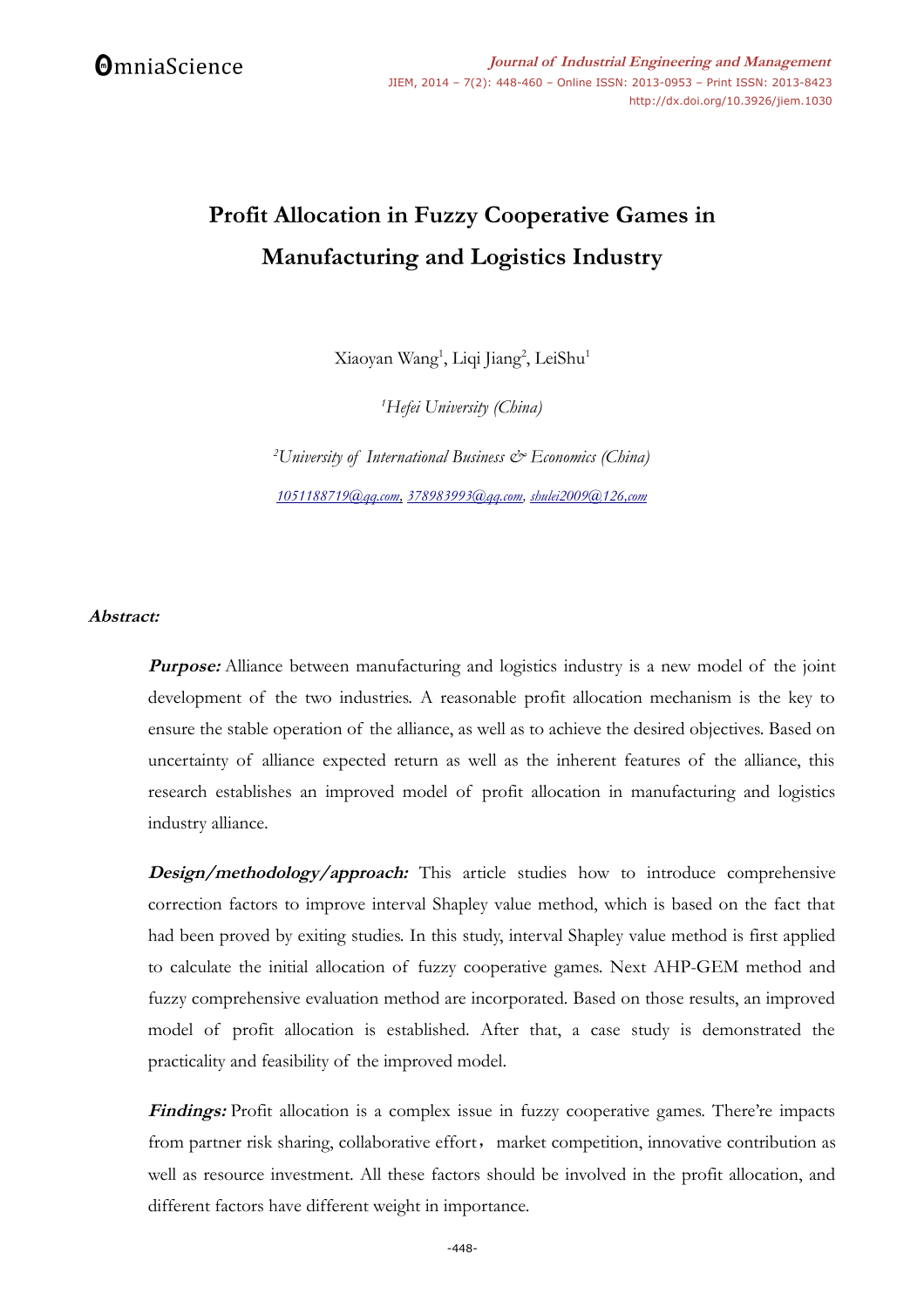Practical implications: The new model established in the paper is more scientific and reasonable, and more in line with the actual situation. This method also provides good incentives to each enterprise to ensure the healthy and stable development of the alliance.

Originality/value: Based on alliance characteristics, this paper establishes an indicator system and a new model for profit allocation in manufacturing and logistics industry alliance, using AHP-GEM method.

Keywords: manufacturing and logistics industry, fuzzy cooperative games, improved interval Shapley value, AHP-GEM method, profit allocation

## 1. Introduction

In recent years, the joint development of manufacturing and logistics industry has attracted widespread attention of the domestic and foreign scholars. Existing studies are mainly focused on the theoretical explanation of the cooperation between manufacturing and logistics industry, two industry joint development model, joint development strategy as well as the joint development empirical analysis, etc. Studies on profit allocation between manufacturing and logistics industry are very rare. Existing study on manufacturing and logistics industry profit allocation is mainly about pricing on logistics outsourcing. For example, Ni (2007) established the logistics outsourcing payoff matrix. Using game theory, Luo and Mao (2010), established pricing game model of logistics outsourcing for both sides, and provided the equilibrium solution. Chen and Li (2011) designed logistics outsourcing profit sharing incentive contract based on specific investment. Manufacturing and logistics industry alliance is constraint by agreements, compliances based on common interests. Members collaborate with each other under the promise of information sharing. As a result, the alliance can be a cooperative game. Profit allocation based on logistics outsourcing will only intensify competition between the two industries. Therefore, this method does not solve the profit allocation problem in manufacturing and logistics industry cooperative games. Shapley Value method is widely applied to solve the n-person cooperative game cooperative gains allocation.

Cooperative game can be divided into two categories (Meng & Zhang, 2011): the classical cooperative game and fuzzy cooperative game. In reality, because of the complexity of the cooperation process, the uncertainty of decision-making environment, the ambiguity of problem understanding, and the incompleteness of information, n-person game theory research in fuzzy environment has become a hot topic in current game theory research. Fuzzy cooperative game research mainly focuses on two aspects (Tan, 2011): the research of nperson cooperative game with fuzzy coalition; the research of n-person cooperative game with fuzzy coalition value.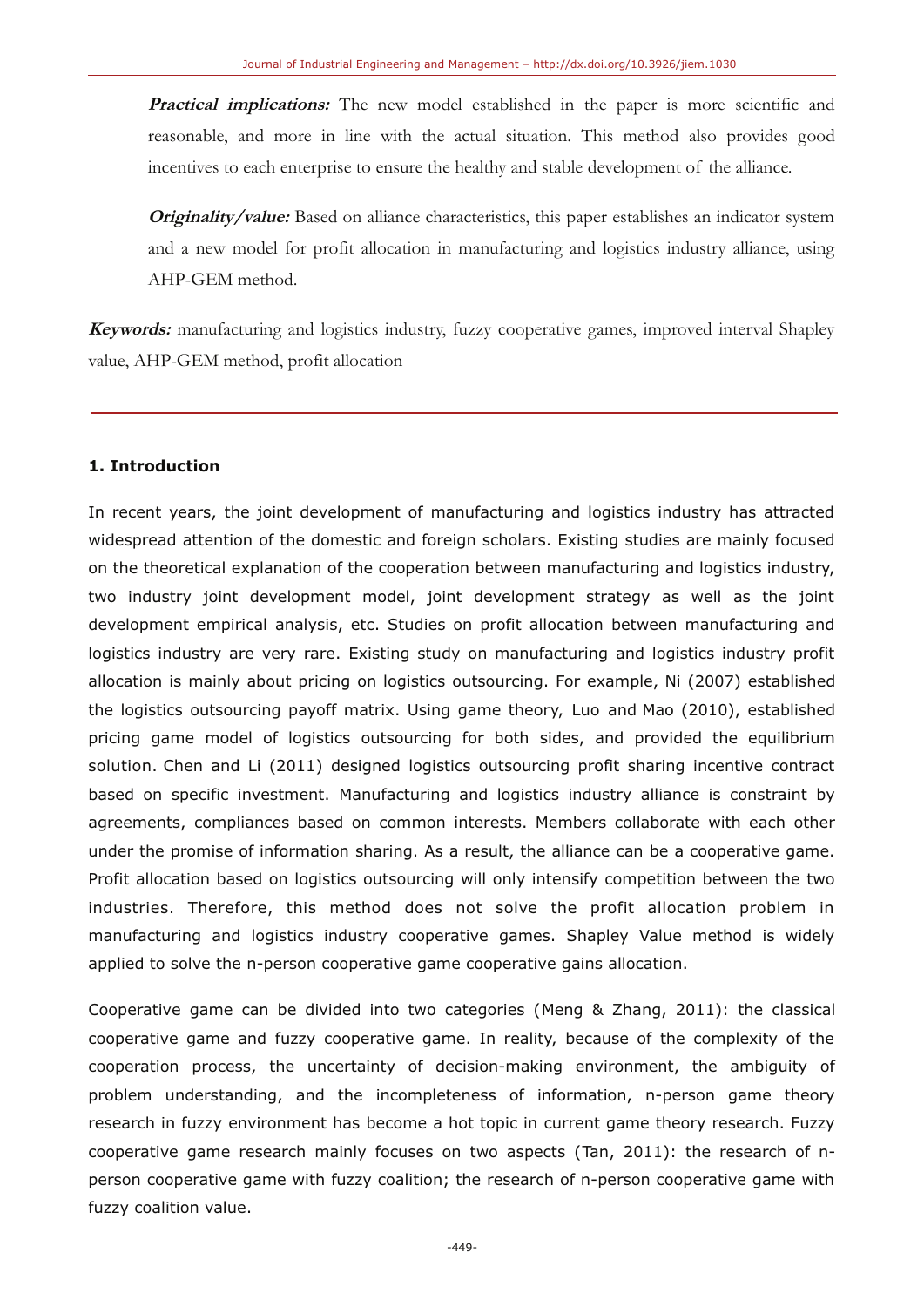The core issue in any cooperative game is about cooperative profit allocation. Considering alliance profit uncertainty due to the partner's fuzzy preference, Mares (2001) explored fuzzy returns, obtained the Shapley value of fuzzy membership function. Surajit (2008) studied cooperative games with fuzzy coalition and fuzzy payment from fuzzy alliance perspective. The cooperative game with interval payment is a special kind of fuzzy cooperative game. Chen and Zhang (2006) used fuzzy math theory proposed a fuzzy Shapley value that can meet validity, symmetry and additive requirements. Yu and Zhang (2008) analyzed the circumstances when the cooperative game payoff function is an interval value, he also proposed the Shapley value with interval pay. Through establishment of an axiomatic system, Tan (2010) studied Shapley value with interval payment under universal condition.

This article studies how to introduce comprehensive correction factors to improve interval Shapley value method, which is based on the fact that had been proved by exiting studies that there's uncertainty of alliance expected return as well as the inherent features of the manufacturing and logistics industry. The article also establishes an improved model of profit allocation in fuzzy cooperative games in manufacturing and logistics industry. Also, the article takes manufacturing and logistics alliance as example, demonstrates the practicality and feasibility of the improved model.

## 2. The Introduction of the Interval Payoff Cooperation Game and the Interval **Shapley Value Method**

Two-tuples (N,  $\overline{V}$ ) is called the fuzzy cooperation game of the players set N={1,2,...n}, and  $\overline{V}$ is the fuzzy payoff function which is defined on the power set  $P(N)$  of N, and values in the interval set R, that means  $\overline{V}$ : P(N) $\rightarrow$ R, and  $\overline{V}(\emptyset) = 0$ . The interval payoff function  $\overline{V}(S) = [V^T \circ V]$  $(S)$ ,  $V^+(S)$ ] means that the maximum profit interval which each player can obtain through cooperation of the coalition  $S \in P(N)$ . Interval fuzzy cooperation game set is marked as  $G<sub>I</sub>(N)$ (Yu & Zhang, 2008). Here, suppose  $\forall S \subseteq N, \overline{V}(S)$  0.

- **Definition 1:** For the cooperation game  $G_I(N)$  with the interval payoff, if  $\bullet$  $\forall T \in P(N)$ ,  $S \in P(N)$  all conform with (meet the condition)  $\overline{V(T \cap S)} = \overline{V(T)}$ , then S can be called the carrier.
- **Definition 2:** Suppose N={1,2,...n}, for any  $\overline{V} \in G_1(N)$  , the Shapley value with interval  $\bullet$  . coalition value n-persons games  $\overline{V}$  is a vector function  $\overline{\varphi}:G_I(N)\to(\overline{R})^{nP(N)}$  which conforms with following system of axioms, and  $\overline{\varphi} = (\overline{\varphi}_1, ..., \overline{\varphi}_n)$ .

**Axiom1** (interval validity): for any carrier S of  $\overline{V}$ , then  $\sum_{i=0}^{\infty} \overline{\psi}(\overline{V}) = \overline{V}(S)$ .

**Axiom2** (interval symmetry): for any permutation  $\pi$  and i $\in$ N then  $\overline{\varphi}_{\pi(i)}(\overline{V}) = \overline{\varphi}_i(\overline{V})$ .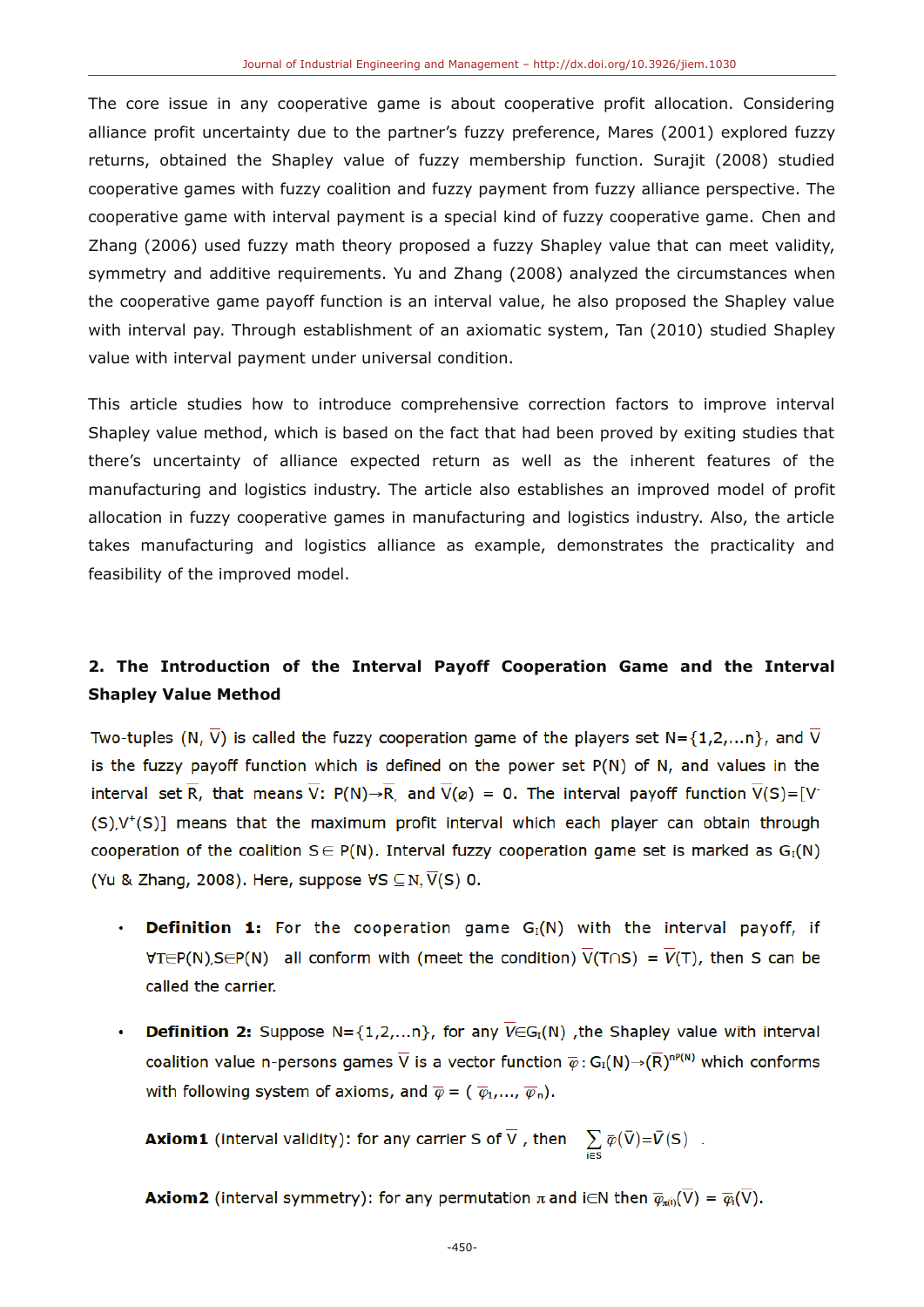**Axiom3** (interval superposition): for any two cooperation games  $\overline{V}1,\overline{V}2\in G_1(N)$  then  $\overline{\varphi}_1(\overline{V}1+\overline{V}2)=\overline{\varphi}_1(\overline{V}1)+\overline{\varphi}_1(\overline{V}2)$ , Vi∈N.

**Proposition 1:** The defined vector function  $\overline{\varphi}$ : G<sub>1</sub>(N)  $\rightarrow$   $(\overline{R}^n)^{P(N)}$ ,  $\overline{\varphi}$  ( $\overline{V}$ ) =  $(\overline{\varphi}_1(\overline{V}),...,\overline{\varphi}_N(\overline{V}))$ ,  $\overline{\varphi}(\overline{V}) = \sum_{i \in \mathbb{S} \subseteq \mathbb{S}^{(1)}} y s \cdot (\overline{V}(S) \oplus \overline{V}(S \setminus \{i\}))$  is the vector of the Shapley value of the game  $\overline{V}$ . In

the formula  $\gamma s = \frac{(s-1)!(n-s)!}{n!}$ , and s is the person number of the coalition S, n is the player number of the game, ∀i∈N,

$$
\varphi^{\dagger}(\overline{V}) = \sum_{i \in S \in p(N)} \gamma s \ (V^{\dagger}(S) - V^{\dagger}(S \setminus \{i\})), \ \varphi_i(\overline{V}) = \sum_{i \in S \in p(N)} \gamma s \ (V^{\dagger}(S) - V^{\dagger}(S \setminus \{i\}))) \tag{1}
$$

The proof process can be seen in the reference (Tan, 2010). Here, a new interval number subtraction (Tan, 2010)  $\Theta$ :  $\overline{x} \Theta \overline{y} = [x - y^2, x^2 - y^2]$  is defined, which can be regarded as a inverse operation of interval number addition. For any a>0 positive number,  $\overline{x} \oplus \overline{y} \in \overline{R}$ , then  $a(\overline{x} \oplus \overline{y}) = a\overline{x} \oplus a\overline{y}$ . It should be noted that if this method is taken,  $\overline{x}-\overline{y}$  x<sup>+</sup>-y<sup>-</sup> may be possible.

**Definition 3:** For strategy  $(N, \overline{V})$ , if the vector function  $\overline{\varphi}$  : G<sub>1</sub>(N)  $\rightarrow$   $(\overline{R}^n)^{P(N)}$  and  $\overline{\varphi} = (\overline{\varphi}_1,...,\overline{\varphi}_n)$  is called an allocation of cooperation games with interval payment, then the following requirements should be met:

$$
\hat{A}_{i\text{CIN}} j_i^+ \geq V^+ \text{(N)} \hat{A}_{i\text{CIN}} j_i^- \geq V^-\text{(N)}.
$$
\n
$$
\begin{array}{ll} (1.1) & j_i^+ \geq V^+ \text{(i)}, j_i^- \geq V^-\text{(i)}, \text{ with } (1.2) \\ \text{for } i \geq V^-\text{(i)} \end{array}
$$

Therefore, it is easy to prove that the interval Shapley value is a natural fuzzy continuation of the Shapley value of the classic cooperation game, and it is more realistic to reality to use interval number to represent the payoff function (Tan, 2010).

# 3. Improved Interval Shapley Value Method for Profit Allocation of the Manufacturing and Logistics Industry Fuzzy Cooperative Games

Interval Shapley value method is able to reflect the overall contribution as well as the importance of the collaborators in cooperation. It also provides a good reference for the uncertainty cooperation allocation of the income. However, this method fails to subdivide the contribution factors, nor weights differently among different factors. It is simply reflects the fuzzy contribution from the collaborators. In the joint development of manufacture and logistics industry, risk sharing, collaborative efforts, market competition, innovative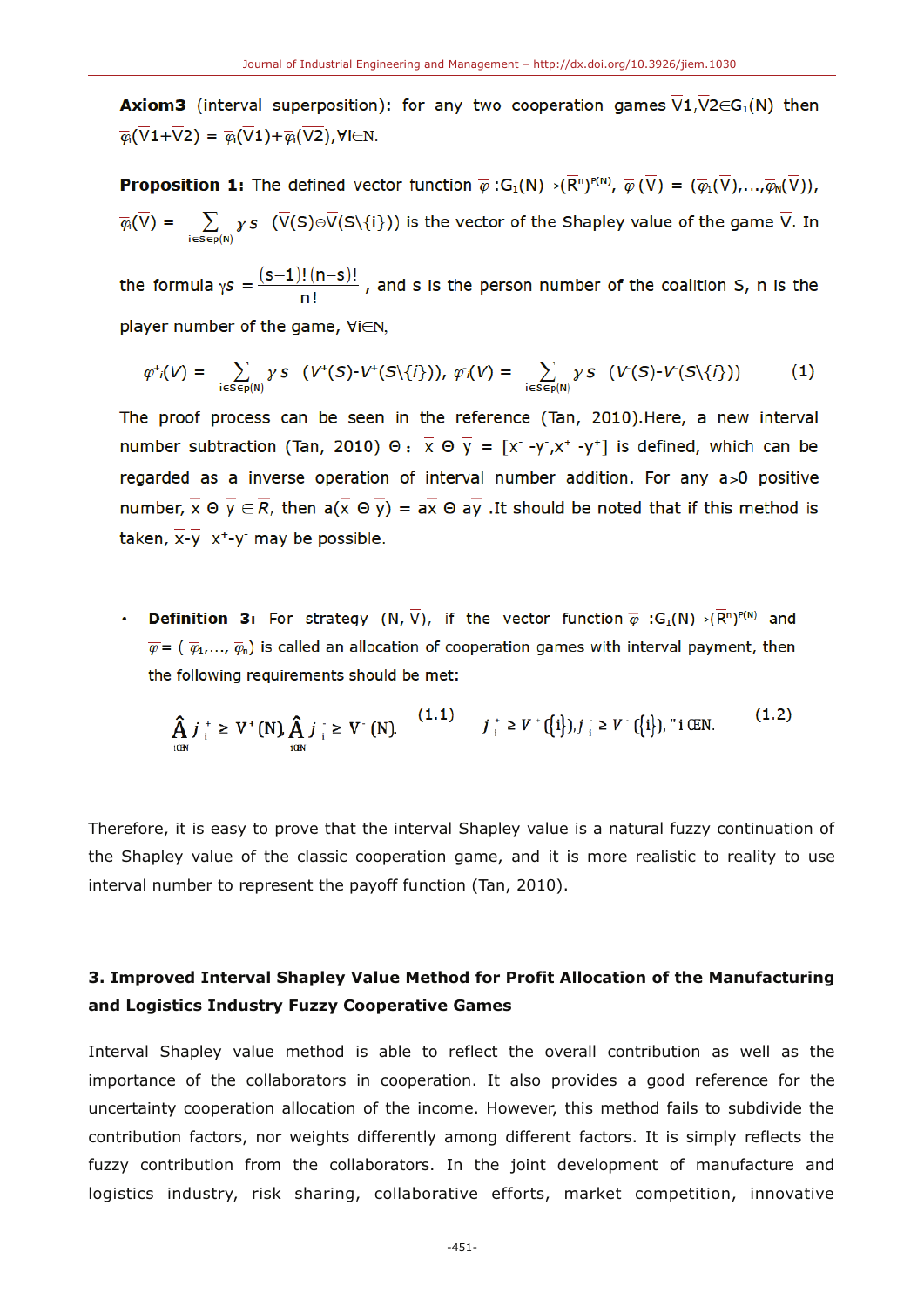contribution and resource investment affect the profit allocation. All these factors should be involved in the profit allocation, and different factors have different weight in importance. Therefore, it is necessary to improve the interval Shapley Value method.

This paper first carries out preliminary profit allocation in manufacturing and logistics industry fuzzy cooperative games based on Interval Shapley Value method in proposition 1, the result of this exercise is then used as one of the evaluation factors for the final profit allocation. Next, the weights of each profit allocation factors are determined using AHP-GEM (Analytic Hierarchy Process and Group Eigenvalue Method) (Qiu, 1997). Furthermore, the profit allocation impact factor is calculated with fuzzy comprehensive evaluation method for each partner. By introducing the correction factor, the paper establishes improved model of the profit allocation for manufacturing and logistics industry fuzzy cooperative games.

#### 3.1. Determine Profit Allocation Evaluation Factor and its Weight

Here are the steps to determine profit allocation evaluation factor and its weight in fuzzy cooperative games using AHP-GEM (Qiu, 1997).

#### 3.3.1. Select Evaluation Factors and Create a Hierarchical Structure

Based on the nature of each alliance partner, select evaluation factors, and construct a hierarchical model of profit allocation indicator index, including Goal Layer, Criteria Layer and Indicator Layer.

#### 3.3.2. Construct Subject Expert Evaluation Matrix

Based on the hierarchical structure, construct an evaluation matrix for the Criteria Layer and a diode matrix for Indicator Layer based on Criteria Layer. The method for constructing evaluation matrix is as follows: m experts from expert group G provide evaluations of n indicators to construct the order matrix m x n, as follows  $X = [x_{\alpha\beta}]_{m \times n}$ , in which,  $X_{\alpha\beta} \in [\alpha,\beta]$  ( $\alpha =$ 1,2...,m;  $\beta = 1,2,...,n$  is the evaluation given by the expert to the indicator  $\beta$ .

Determine Relative Weight. Based on the calculation of single weight for the indicators in Criteria Laver, normalize to get the relative weights of evaluation indicators. The calculation process is: Raise a transposed evaluation matrix X to get F, that is  $F = X^T X$ , the corresponding eigenvector of the max eigenvalue of F is the optimal decision  $X^*$ . Above process is based on the construction of an ideal expert model.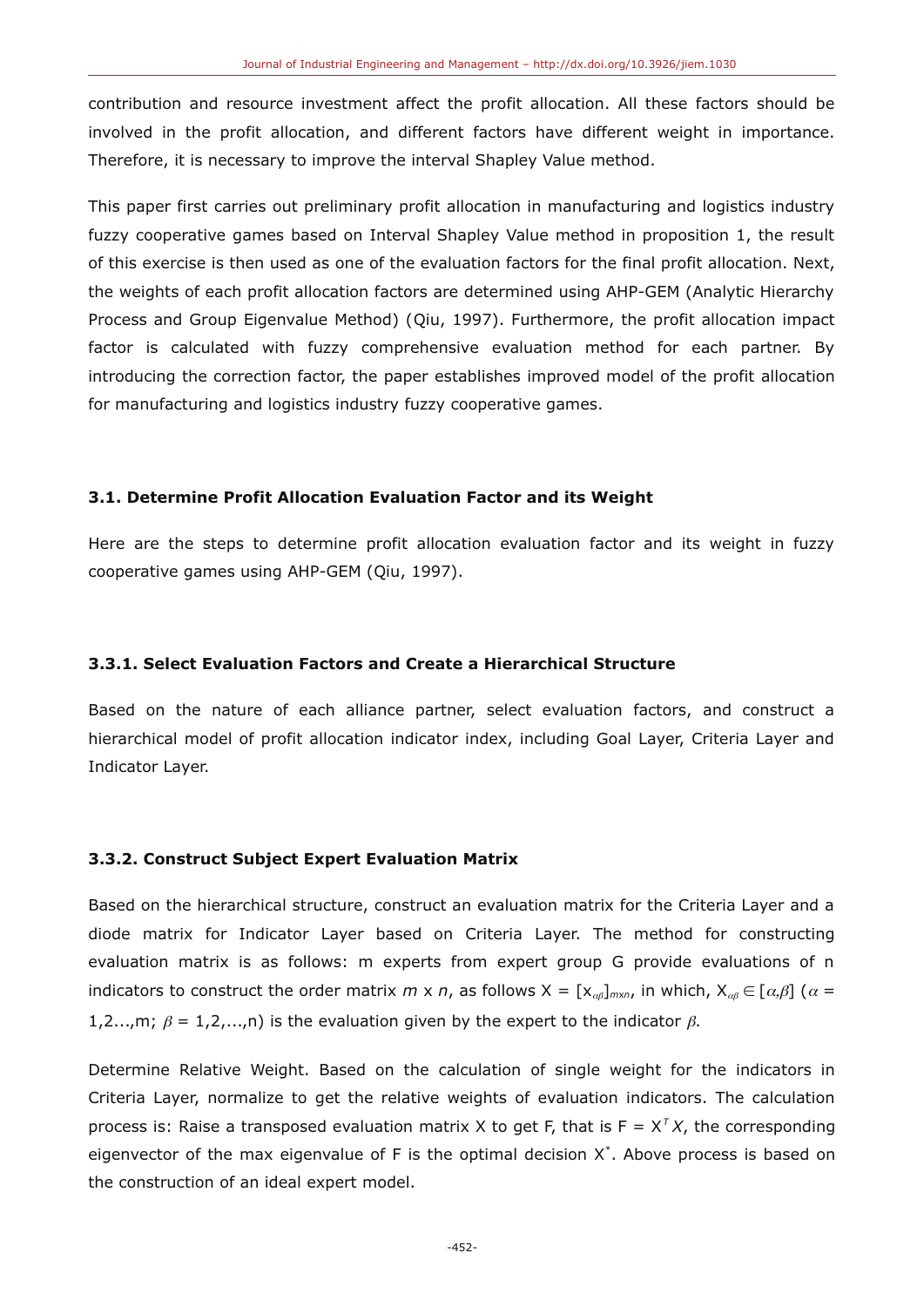Definition of an ideal expert: an expert that has the smallest sum of angles between his scoring vector and the scoring vectors of the other experts in a group is called the ideal or optimal expert of the group.

An ideal expert model: Based on the definition of an ideal expert, the optimal decision  $X^*$  is the

vector for the formula  $f = \sum_{i=1}^{m} (b^{T}x_i)^2$  at a max value. In the formula,  $\forall b = (b_1, b_2, ..., b_n) \in E_n$ ,

mean  $\forall b \in E_n$ ,  $\max_{b \in E^n} \sum_{i=1}^m (b^T x_i)^2 = \rho_{max}$ ,  $\rho_{max}$  is the max eigenvalue of the matrix  $F = X^T X$ ,  $X^*$  is corresponding eigenvector  $X^T X$  of  $\rho_{\text{max}}$ , and  $|X^*| = 1$ .

Solution for the ideal expert model: There're two common solutions out of the many solutions to the ideal expert model. One is to determine accuracy requirement, and then to run iteration calculation of the matrix F using the power method in numerical algebra to get  $X^*$ . The other is to use software to calculate the max positive eigenvalue  $\rho_{\text{max}}$  of the matrix F, then X<sup>\*</sup> is the positive eigenvector that  $\rho_{\text{max}}$  is corresponding to F.

# 3.3.3. Determine Combined Weight of Indicator Laver Relative to the Overall Goal Layer

The weights of each indicator in the Indicator Layer,  $C_{ii}(i=1,2,...,k,j=1,2,...,t)$ , to the Goal Layer is the product of the indicator weight and its weight in the Criteria Layer. Which is  $w_{ii} = w_{i}$ .  $w_{j}^{i}$ ,  $w_{i}$  is the weight of the indicator C<sub>i</sub> in the Criteria Layer to the Goal Layer,  $w_{j}^{i}$  is the weight of the indicator  $C_{ii}$  in the Indicator Layer to the indicator in the Criteria Layer. The weight vector of each indicator for Indicator Layer of the alliance profit allocation is  $W = [w_1, ..., w_i, ..., w_k]$ . When

 $w_i \in [0,1]$  and  $\sum_{i=1}^{k} w_i = 1$ , the combination weight vector for the Indicator Layer is

$$
W_i = [w_{i1},...,w_{ij},...,w_{it}] , w_{ij} \in [0,1], \text{ and } \sum w_{ij} = 1. \text{ When } W'_i = w^i{}_1,...,w^i{}_j,...,w^i{}_t, \sum_{j=1}^t w^i_j = 1.
$$

Clearly, the combination of AHP and GEM methods keeps the process of scientific analysis in the hierarchical structure of AHP, while avoiding the inconsistencies in the construction of Saaty Matrix, making multi-criteria decision-making more scientific and accurate.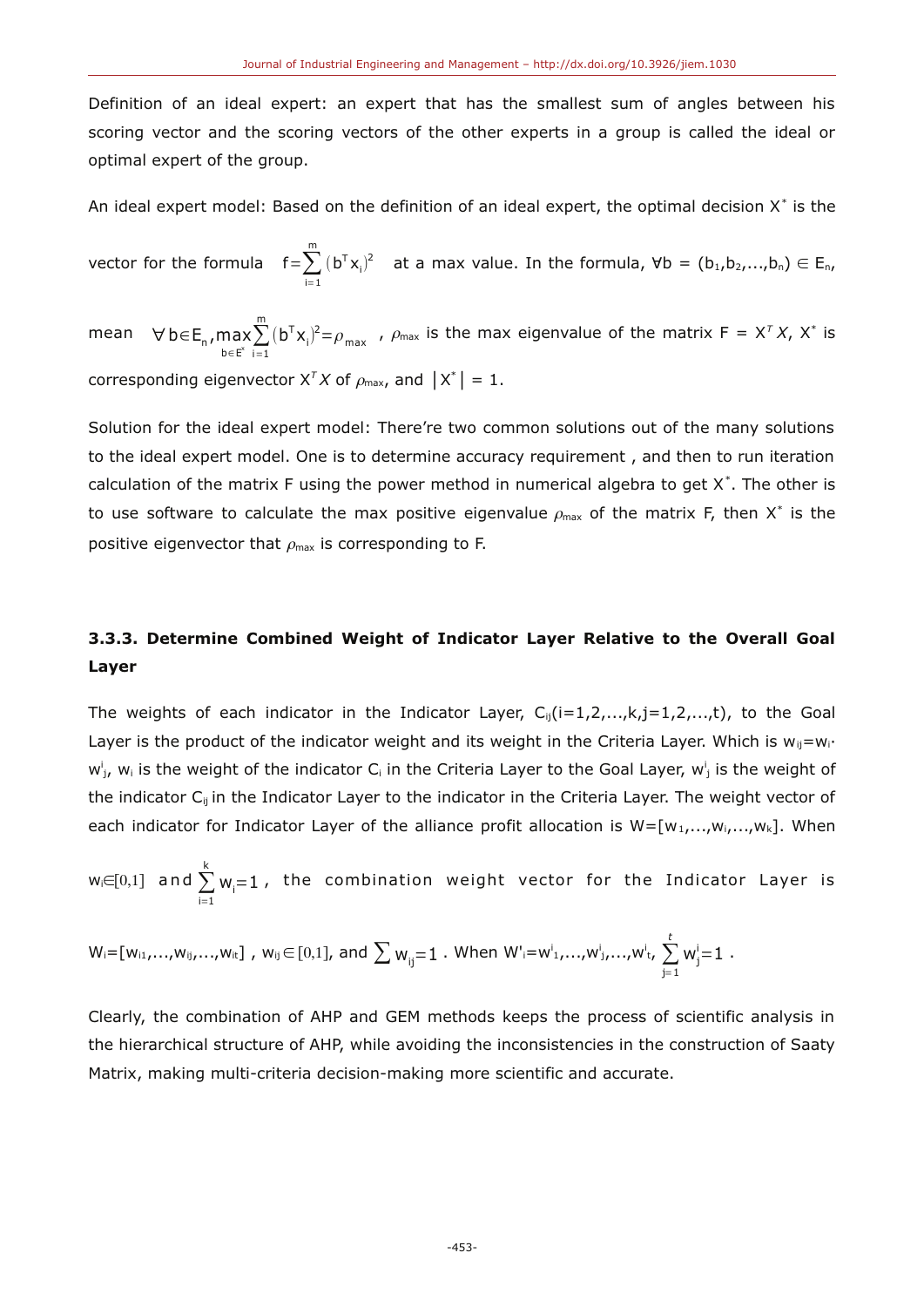#### 3.2. Determine the Profit Allocation Comprehensive Impact Factors

Here are the three steps to establish profit allocation comprehensive impact factors using fuzzy comprehensive evaluation method.

- Establish review set V. The review set is divided into five levels, which is  $V = (V_1, V_2, V_3, V_4, V_5)$  = (High, medium high, medium, medium low, low) = (0.9, 0.7, 0.5,  $0.3.0.1$ ).
- Develop membership subset. Have subject experts evaluate the various factors referring to review set to get fuzzy subset  $R_i = (r_{i1},...,r_{ij},...,r_{is})$ .  $R_i$  refers to the membership of the i-th indicators in the corresponding reviews set, which is  $r_{ii}$  = number of people on the i-th indicator choose V<sub>i</sub> level / number of all people participate. Fuzzy evaluation matrix  $R$  is calculated after fuzzy transformation.
- Finally, apply fuzzy arithmetic on the fuzzy evaluation matrix and factors weight vector sets W, get fuzzy comprehensive evaluation result sets B, B=W  $\Theta$  R. Then using fuzzy allocation method to normalize the indicators, gets  $B' = (b1,b2,b3,b4,b5)$ . Next, the impact factor of the profit allocation of manufacturing and logistics industry alliance is  $P_i = B' V^T$ , and also is normalized to get P'<sub>i</sub>.

### 3.3. Improved Interval Shapley Value Method with the Correction Factor

Without considering the risk sharing, collaborative effort, market competition, innovative contribution and resource investment, in the manufacturing and logistics industry alliance that composed of enterprises, each enterprise has the same impact on the profit allocation, which is  $1/n$ . From above calculation, cooperative enterprise i has comprehensive impact factor  $P'_1$ , the

variance is  $\Delta P_i = P'_i - \frac{1}{n}$ , then  $\sum_{i=1}^n P'_i = 1$  and  $\sum_{i=1}^n \Delta P_i = 0$ ,  $\Delta P_i$  is the impact factor variance between actual situation and theoretical model, which is correction factor of profit allocation of alliance.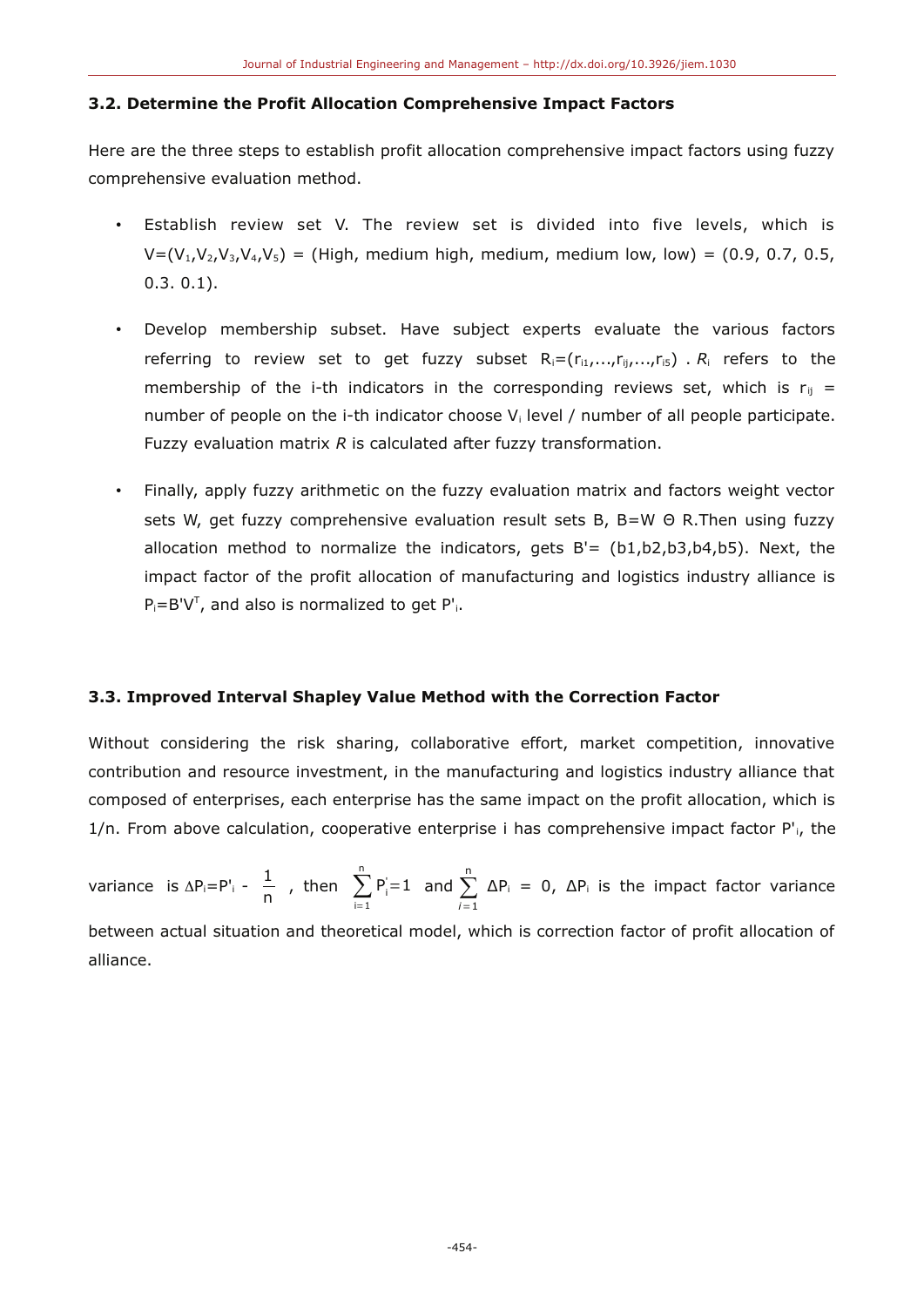Suppose there's a manufacturing and logistics industry alliance that composed of n enterprises. The total profit interval is  $\overline{V}(S) = [V(S), V^*(S)]$ , then enterprise actual updated profit allocation is  $\Delta\varphi_i'(\overline{V}) = \Delta P_i \times \overline{V}(S)$ ,  $\Delta\varphi_i'(\overline{V})$  can be positive or negative. Enterprise i actual profit interval is  $\varphi_{i}(\overline{V}) = \varphi_{i}(\overline{V}) + \Delta \varphi_{i}(\overline{V})$ .

$$
\varphi_i(\overline{V}) = [\varphi_i(\overline{V})', \varphi_i^+(\overline{V})'] = [\varphi_i(\overline{V}) + \Delta \varphi_i(\overline{V}), \varphi_i^+(\overline{V}) + \Delta \varphi_i^+(\overline{V})]
$$
\n(2)

 $\sim$ 

Because  $\sum_{i=1}^{n} \Delta \varphi_i'(\overline{V}) = \sum_{i=1}^{n} (\Delta P_i \times \overline{V}(S)) = \sum_{i=1}^{n} (\Delta P_i) \times \overline{V}(S) = 0$ 

Therefore 
$$
\sum_{i=1}^{n} \varphi_i'(\overline{V}) = \sum_{i=1}^{n} \varphi_i(\overline{V}) + \sum_{i=1}^{n} \Delta \varphi_i'(\overline{V}) = \sum_{i=1}^{n} \varphi_i(\overline{V}) = \overline{V}(S)
$$

The interval Shapley Value method with comprehensive correction factor is more scientific and reasonable, and more in line with the actual situation. This method facilitates overall coordination of the alliance, enhances incentive system among alliance members, and hence ensures the stability of the alliance.

#### 4. Case Study

#### 4.1. Case Description

Suppose there's an alliance comprises one manufacturing enterprise A and two logistics enterprises B and C. B, C provides specialized logistics services to A, and the logistics services are the same. This alliance has taken the project-oriented operation; all three parties have resources invested in the projects. Suppose A, B and C are rational economic men, who share full information with maximizing profits as the goal. The profit interval of a cooperation project is shown in Table 1.

| alliance           |  | ${A.B}$ | ${B, C}$                                                              | ${A, C}$ {A,B,C} |  |
|--------------------|--|---------|-----------------------------------------------------------------------|------------------|--|
| profit<br>interval |  |         | $[10,14]$ $[12,14]$ $[12,16]$ $[32,40]$ $[26,36]$ $[38,44]$ $[54,60]$ |                  |  |

Table 1. Profit intervals of various A, B, C alliance

#### 4.2. Pre-improved Profit Allocation with Shapley Interval Value Method

Interval Shapley value is calculated using formula (1) for enterprise A profit allocation, the results shown in Table 2.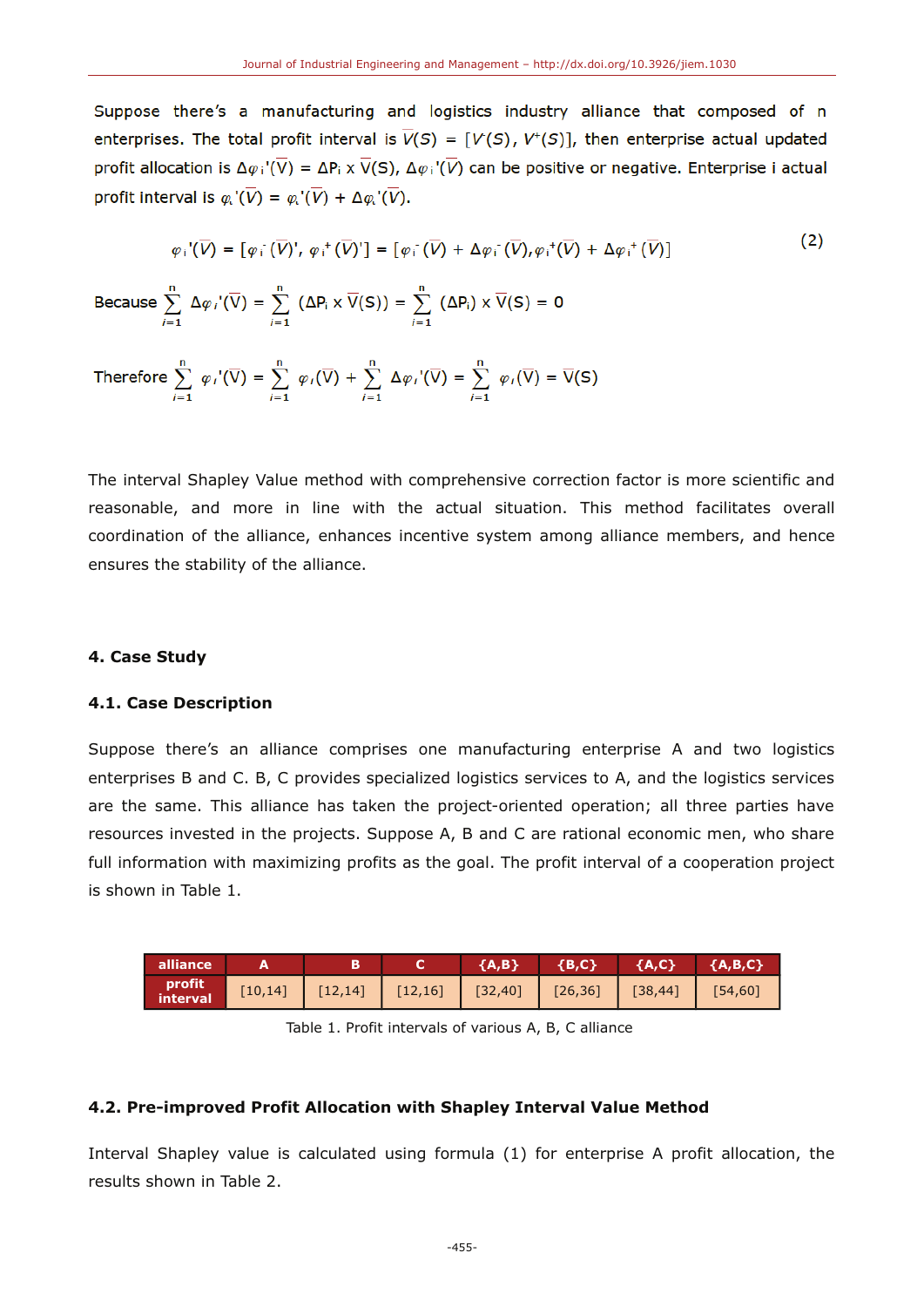|           | V(S)     | $V(S\setminus\{i\})$ | $V(S) \odot V(S \setminus \{i\})$ |     | $\mathsf{P}_\gamma^{\mathsf{s}}(\mathsf{V}(\mathsf{S})\!\circ\!\mathsf{V}(\mathsf{S}\!\setminus\!\{\mathsf{i}\}))$ , |
|-----------|----------|----------------------|-----------------------------------|-----|----------------------------------------------------------------------------------------------------------------------|
|           | [10, 14] |                      | [10, 14]                          | 1/3 | [10/3, 14/3]                                                                                                         |
| ${A,B}$   | [32, 40] | [12, 14]             | [20, 26]                          | 1/6 | [20/6, 26/6]                                                                                                         |
| ${A, C}$  | [38, 44] | [12, 16]             | [26, 28]                          | 1/6 | [26/6, 28/6]                                                                                                         |
| ${A,B,C}$ | [54, 60] | $[26, 36]$           | [28, 24]                          | 1/3 | [28/3, 24/3]                                                                                                         |

Table 2. Enterprise A profit interval based on interval Shapely value

From above table, enterprise A profit interval is  $\varphi_n(\overline{V}) = [20.33, 21.67]$ . Similarly,  $\varphi_8(\overline{V}) = [15.33, 17.67], \varphi_c(\overline{V}) = [18.33, 20.67].$ 

## 4.3. Post-Improved Profit Allocation with Shapley Interval Value Method

# 4.3.1. Determine the Profit Allocation Indicators and Weights for the Manufacturing and Logistics Industry Alliance

Based on the characteristics of the manufacturing and logistics industry alliance, this article builds a profit allocation indicator system choosing risk sharing, collaborative effort, marketcompetition, innovative contribution and partner's resource investment as evaluation factors. See table 3.

| <b>Goal Layer</b>                       | <b>Criteria Layer</b>                        | <b>Indicator Layer</b>                               |  |  |  |  |
|-----------------------------------------|----------------------------------------------|------------------------------------------------------|--|--|--|--|
|                                         | risk sharing<br>C <sub>1</sub>               | risk sharing size $C_{11}$                           |  |  |  |  |
|                                         |                                              | risk sharing capacity $C_{12}$                       |  |  |  |  |
|                                         |                                              | risk sharing willingness $C_{13}$                    |  |  |  |  |
|                                         |                                              | probability of failure $C_{14}$                      |  |  |  |  |
|                                         | collaborative efforts<br>C <sub>2</sub>      | willingness to cooperate $C_{21}$                    |  |  |  |  |
|                                         |                                              | system development and execution $C_{22}$            |  |  |  |  |
|                                         |                                              | incentive policy development $C_{23}$                |  |  |  |  |
| profit allocation                       |                                              | organizational culture compatibility C <sub>24</sub> |  |  |  |  |
| indicator system<br>for manufacturing   | marketcompetition<br>$C_3$                   | marketshare C31                                      |  |  |  |  |
| and                                     |                                              | market growth rate $C_{32}$                          |  |  |  |  |
| logistics industry<br><b>Alliance C</b> |                                              | profitability C33                                    |  |  |  |  |
|                                         |                                              | bargaining power $C_{34}$                            |  |  |  |  |
|                                         | innovative<br>contribution<br>C <sub>4</sub> | system innovation C <sub>41</sub>                    |  |  |  |  |
|                                         |                                              | technical innovation C <sub>42</sub>                 |  |  |  |  |
|                                         |                                              | cultural innovation C <sub>43</sub>                  |  |  |  |  |
|                                         |                                              | operational innovation C <sub>44</sub>               |  |  |  |  |
|                                         | resource<br>investment<br>C <sub>5</sub>     | hardware investment C <sub>51</sub>                  |  |  |  |  |
|                                         |                                              | software investment C <sub>52</sub>                  |  |  |  |  |
|                                         |                                              | human resources investment C <sub>53</sub>           |  |  |  |  |
|                                         |                                              | management investment $C_{54}$                       |  |  |  |  |

Table 3. Profit allocation indicator system for manufacturing and logistics industry alliance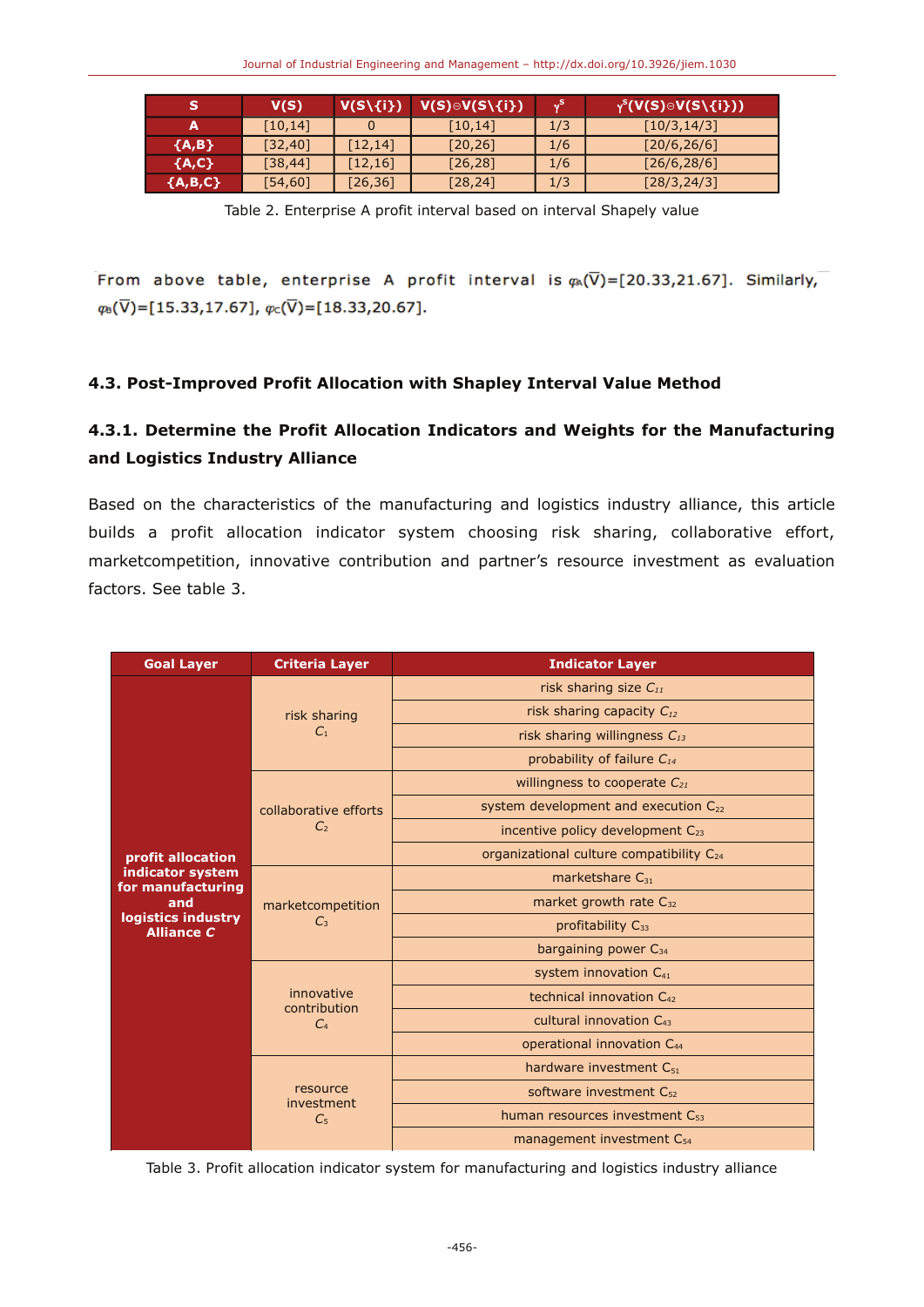W, the set of weights is constructed based on the above method. Take the calculation of Criteria Layer as an example. Ten experts are invited to evaluate the five assessment factors in the Criteria Layer to generate an Expert Evaluation Matrix, as shown in Table 4.

| expert         | $C_{1}$        | $C_{2}$                  | $C_3$          | $C_{4}$        | $C_{5}$        |
|----------------|----------------|--------------------------|----------------|----------------|----------------|
| 1              | $\overline{4}$ | 3                        | 3              | $\overline{4}$ | 5              |
| $\overline{2}$ | 5              | $\overline{\phantom{0}}$ | 3              | $\overline{4}$ | $\overline{4}$ |
| 3              | 3              | $\overline{4}$           | $\overline{2}$ | 3              | 5              |
| 4              | $\overline{4}$ | 3                        | 3              | $\overline{4}$ | 5              |
| 5              | $\overline{4}$ | 3                        | $\overline{4}$ | 5              | 5              |
| 6              | 3              | $\overline{4}$           | 3              | 5              | $\overline{4}$ |
| 7              | 5              | 3                        | $\overline{2}$ | $\overline{4}$ | $\overline{4}$ |
| 8              | $\overline{4}$ | $\overline{4}$           | 3              | $\overline{4}$ | 5              |
| 9              | $\overline{4}$ | 3                        | $\overline{4}$ | 5              | $\overline{4}$ |
| 10             | $\overline{4}$ | 3                        | 3              | $\overline{4}$ | 5              |

Table 4. Expert Evaluation Matrix

get:

|                                              |  | 164 125 120 168 183 |  |
|----------------------------------------------|--|---------------------|--|
|                                              |  | 125 106 05 134 148  |  |
| $F = X^T X =  120 \t 95 \t 94 \t 129 \t 138$ |  |                     |  |
|                                              |  | 168 134 129 180 192 |  |
|                                              |  | 183 148 138 192 214 |  |

Using MATLAB to calculate the max eigenvalue of Matrix and get a single root  $\rho_{\text{max}}$ =742.5742, and its corresponding eigenvector is  $X^*=[0.4638 \t 0.3706 \t 0.3510 \t 0.4894 \t 0.5337]$ . After Normalization, get the Criteria Layer weight vector, which is W=[0.210 0.168 0.158 0.222  $0.242$ ].

Similarly, combination weight of each evaluation indicator in the goal layer can be calculated. Then multiplied by the weight of corresponding evaluation factor in the goal layer to get the combination weight of evaluation indicator in the goal layer respectively, which are,

- $\bullet$ Risk sharing weight vector:  $W_1 = [0.07518 \ 0.03024 \ 0.04578 \ 0.05880]$ .
- Collaborative efforts weight vector:  $W_2 = [0.04519 \ 0.05712 \ 0.03595 \ 0.02974]$ .  $\bullet$  .
- Marketcompetition weight vector: W<sub>3</sub>=[0.0556 0.04298 0.04076 0.0237].
- Innovative contribution weight vector: W<sub>4</sub>=[0.5728 0.03685 0.03774 0.09013].
- Resource investment weight vector: W<sub>5</sub>=[0.06002 0.05348 0.5493 0.07357].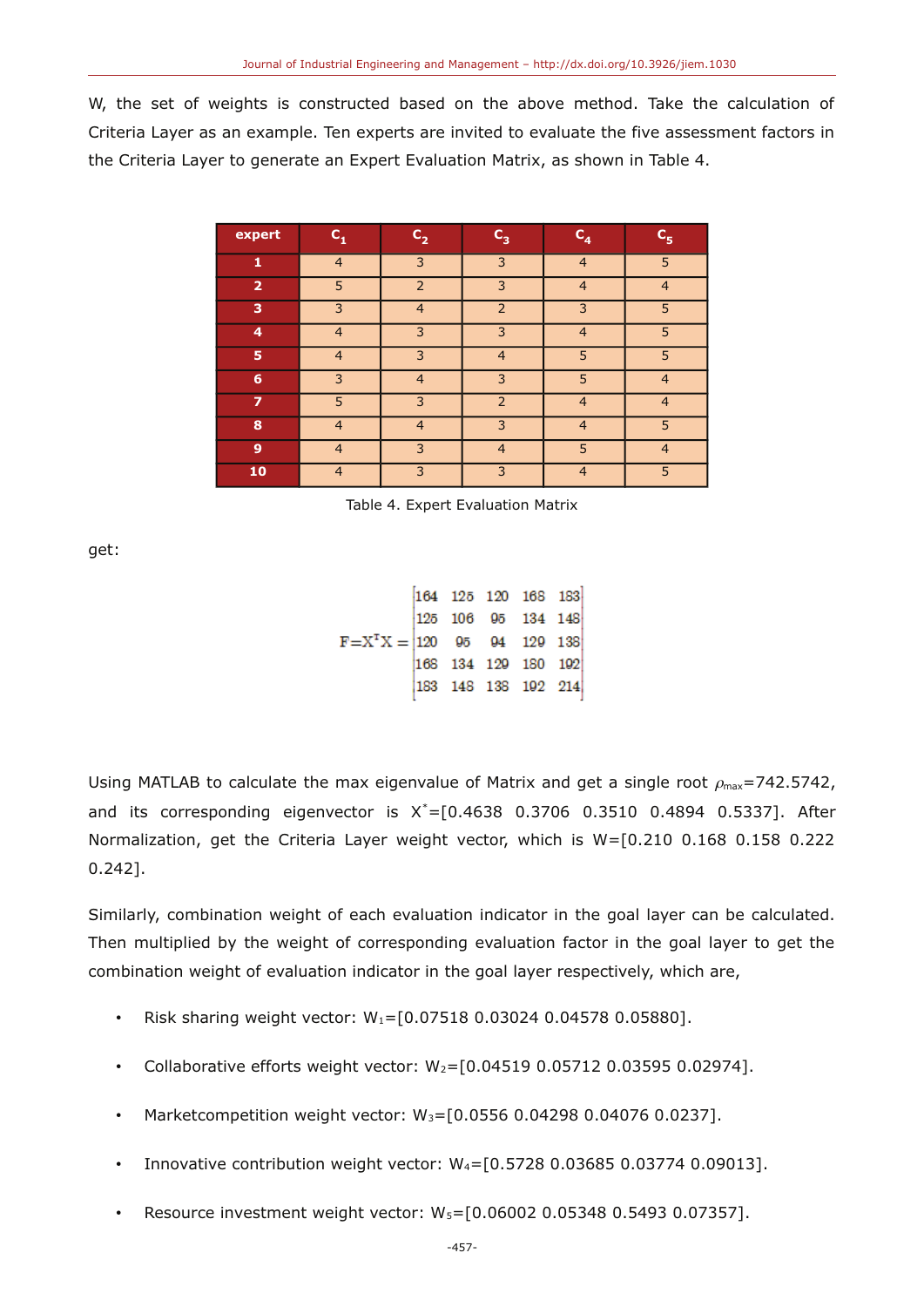#### 4.3.2. Calculate Comprehensive Correction Factor of Profit Allocation

Ten subject experts are invited to evaluate manufacturing enterprise A. The evaluation standard breaks down into 5 classes, which are high, medium high, medium, medium low and low. The proportions of the number of votes vs. total votes for each class are collected to get the fuzzy comprehensive evaluation matrix for a single factor, shown as follows:

$$
R_{i} = \begin{bmatrix} 0.2 & 0.2 & 0.5 & 0.1 & 0 \\ 0 & 0.3 & 0.4 & 0.2 & 0.1 \\ 0 & 0.2 & 0.4 & 0.4 & 0 \\ 0.3 & 0.5 & 0.2 & 0 & 0 \end{bmatrix}
$$

Thus, result for enterprise A on risk sharing is  $B_1 = W_1 \cdot R_1 = [0.1556 \ 0.2984 \ 0.3798 \ 0.1518]$ 0.0144]. Similarly, evolution results for other factors such as collaborative efforts, market competition, innovative contribution and resource investment can also be calculated. The criteria layer comprehensive evaluation matrix is:

$$
R=\begin{bmatrix} 0.1556 & 0.2984 & 0.3798 & 0.1518 & 0.0144 \\ 0.0947 & 0.6746 & 0.1468 & 0.0661 & 0.0447 \\ 0.109 & 0.1972 & 0.372 & 0.1896 & 0.0272 \\ 0.0686 & 0.6428 & 0.1742 & 0.2472 & 0.0166 \\ 0.1961 & 0.1794 & 0.259 & 0.1433 & 0.2222 \end{bmatrix}
$$

Per B=W 
o R, get B=[0.1285 0.3933 0.2645 0.1625 0.0723]. Then normalize B to get  $B' = [0.126 0.385 0.259 0.159 0.071]$ , then multiply B' and fuzzy evaluation vector V to get enterprise A's comprehensive impact factor of  $P_A = B'V^T = 0.5672$ , where fuzzy evaluation vector V=[0.9 0.7 0.5 0.3 0.1]. Equally, for enterprise B and C,  $P_B=0.7755$ ,  $P_C=0.8154$ . After normalization, the A, B, C profit allocation comprehensive impact factors are  $P_A = 0.2628$ ,  $P_B' = 0.3594$  and  $P_C' = 0.3778$  respectively. Therefore the correction factors for each enterprise are  $\Delta P_A = P_A' - 1/3 = -0.0705$ ,  $DP_B = P_B' - 1/3 = 0.026$ ,  $\Delta P_C = P_C' - 1/3 = 0.0445$ .

It is worth nothing that the dynamic nature of alliance development and the uncertainty in alliance operation lead to the variation of factor weights. Under different circumstances, such as in the different stages of alliance development, evaluation for specific factors may fluctuate.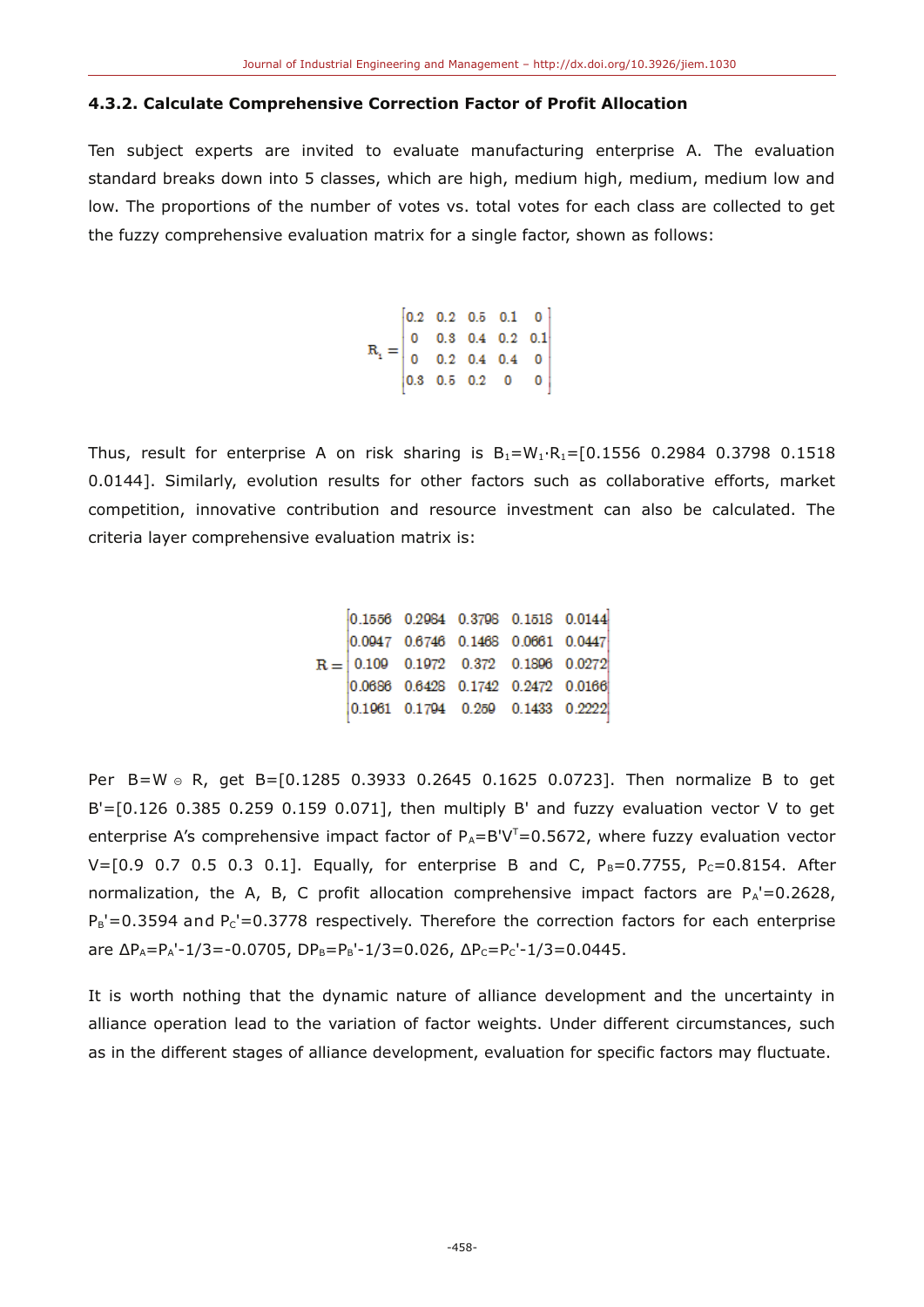#### 4.3.3. Calculate Improved Profit Allocation Interval

Using formula (2) to get enterprise A, B, C alliance improved actual profit allocation interval:  $\varphi_{A}(\overline{V}) = [16.523, 17.44], \varphi_{B}(\overline{V}) = [16.734, 19.23], \varphi_{C}(\overline{V}) = [20.733, 23.34].$ 

From the above results, after taking into consideration of the risk sharing, collaborative efforts, market competition, innovative contribution and resource investment, profit allocation interval for the enterprise A, B and C has been re-adjusted. Profit interval of manufacturing enterprise A has been reduced, while logistics enterprises B and C profit interval has been increased. The interval Shapley Value method with comprehensive correction factor is more scientific and reasonable, and more in line with the actual situation.

## **5. Conclusions**

Profit allocation between manufacturing and logistics alliance is a complicated issue. In reality, the alliance partners are often unclear on the expected return or the profit allocation under different alliance strategy. In addition, during the process of cooperation, many factors affect the profit allocation and different factors have different importance. This article, based on manufacturing and logistics industry alliance characteristics, used AHP-GEM method, an indicator system is established for profit allocation in manufacturing and logistics industry alliance. Five impact factors are identified for the alliance, which are risk sharing, collaborative efforts, market competition, innovative contribution and partner resources investment. Comprehensive impact factors are calculated in profit allocation of each partner using fuzzy evaluation method. Correction factor is introduced to improve interval Shapley Value method. An improved model for profit allocation is established for fuzzy cooperative games between manufacturing and logistics industries. Improved interval Shapley value method is more logical and reasonable, which has practical value in solving the profit allocation issues of manufacturing and logistics industry alliance.

#### **Current projects**

Anhui Provincial College Level Humanities and Social Sciences Key Research Project "The manufacturing and logistics industry cooperative game study in low-carbon economy (SK2012A106)"; China Institute of Logistics research project No. 2012CSLKT105.